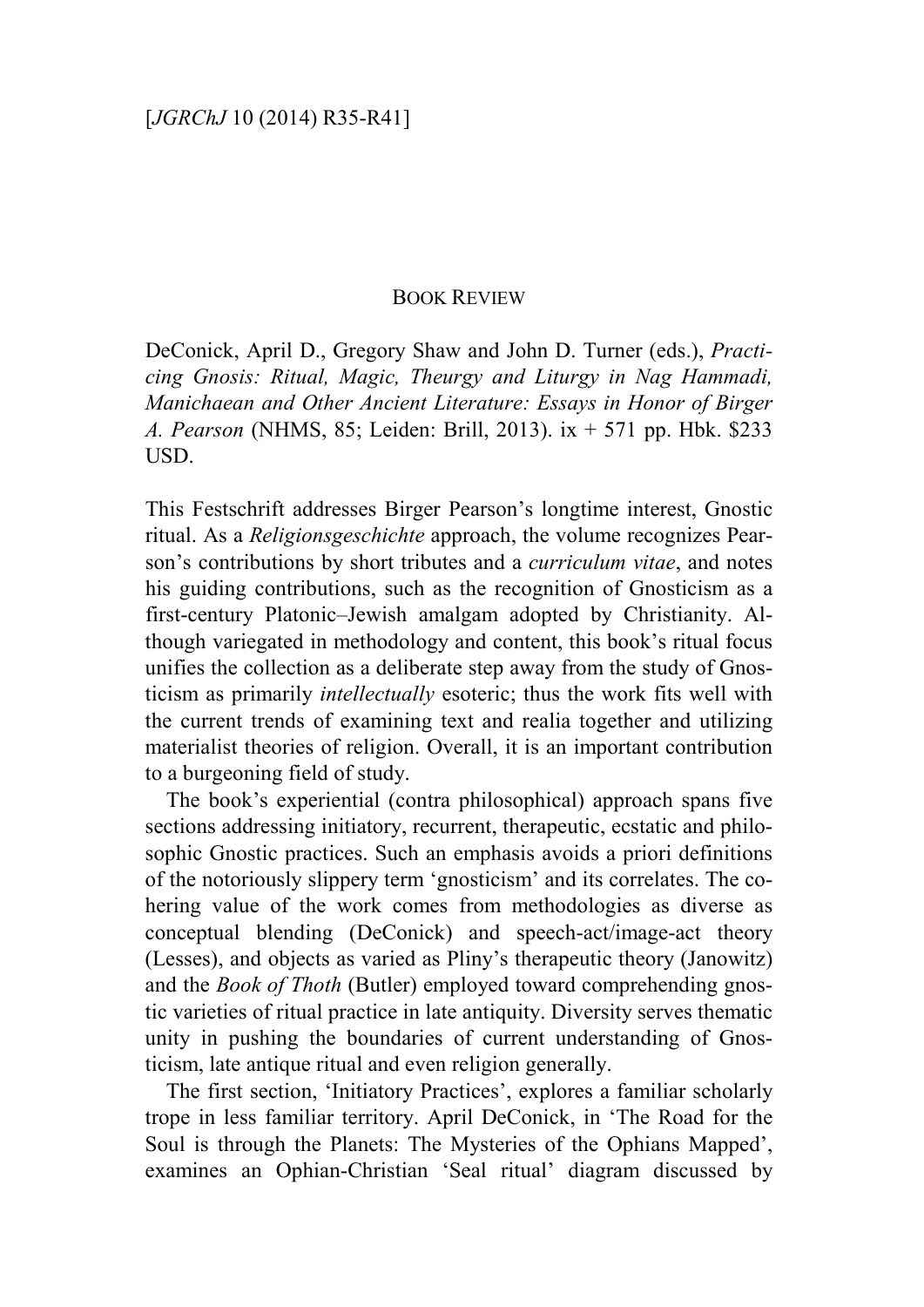Celsus and Origen, which she places in a liturgical handbook as an initiatory death-journey description acting as a 'memory resource' supporting a 'specific worldview' (p. 69), 'embedded in a complex narrative' (p. 71). Roger Beck's approach is more psychosomatic in 'Ecstatic Religion in the Roman Cult of Mithras'. He compares Paul's 'altered state of consciousness' in 2 Corinthians to Mithraic initiation, which he considers experiential rather than pedagogical. Beck claims these rituals are repetitive (given Mithraism's perdurance), ideal (achieved by few) and ecstatic. However, inference, not evidence, supports repetitiveness; idealism is assumed, not supported; ecstasy is concluded, not argued. While Beck's argument is reasonable, evidence is wanting.

Bas van Os approaches initiation by baptism in 'The *Gospel of Philip* as Gnostic Initiatory Discourse'. He refutes objections to reading the *Gospel of Philip* as baptismal catechesis, and through rhetorical analysis identifies textual units as catechetical steps. This lens for the *Gospel of Philip* is at least plausible, possibly convincing. Elliot Wolfson continues with the *Gospel of Philip* in 'Becoming Invisible: Rending the Veil and the Hermeneutic of Secrecy in the *Gospel of Philip*'. He points out the *Gospel of Philip*'s secretive communication, where 'truth is revealed' but hidden, in 'diurnal light' not 'nocturnal darkness' (p. 131). Esoteric hermeneutics realize the initiatory rite of becoming invisible. In a more concrete direction, Erin Evans dissects purifications and ascent rituals in using 'seals', intermediaries, prayer and *voces magicae* (p. 137) in 'Ritual in the *Second Book of Jeu*'. Baptisms of water, fire and Holy Spirit utilize olive crowns, verbena, myrtle and ciphers as sensory aids. She concludes, 'The *Second Book of Jeu* is a ritual handbook that leads…from a series of purifying, possibly initiatory, rituals into preparation for an ultimate postmortem ascent' (p. 156). Evans's article is articulate, thorough and productive. Nicola Lewis ends the section with 'Death on the Nile: Egyptian Codices, Gnosticism, and Early Christian Books of the Dead', offering an account of Codex Panopolitanus, an Egyptian Christian 'Book of the Dead' with comparanda like Codices Tchachos, Berlin and Nag Hammadi. She argues Roman practice alters Egyptian traditions, adopting and eschewing various elements. She notes that Egyptian-esque funerary texts combine with Greco-Roman-gnostic elements gracing Christian graves and observes parallels between funerary and Gnostic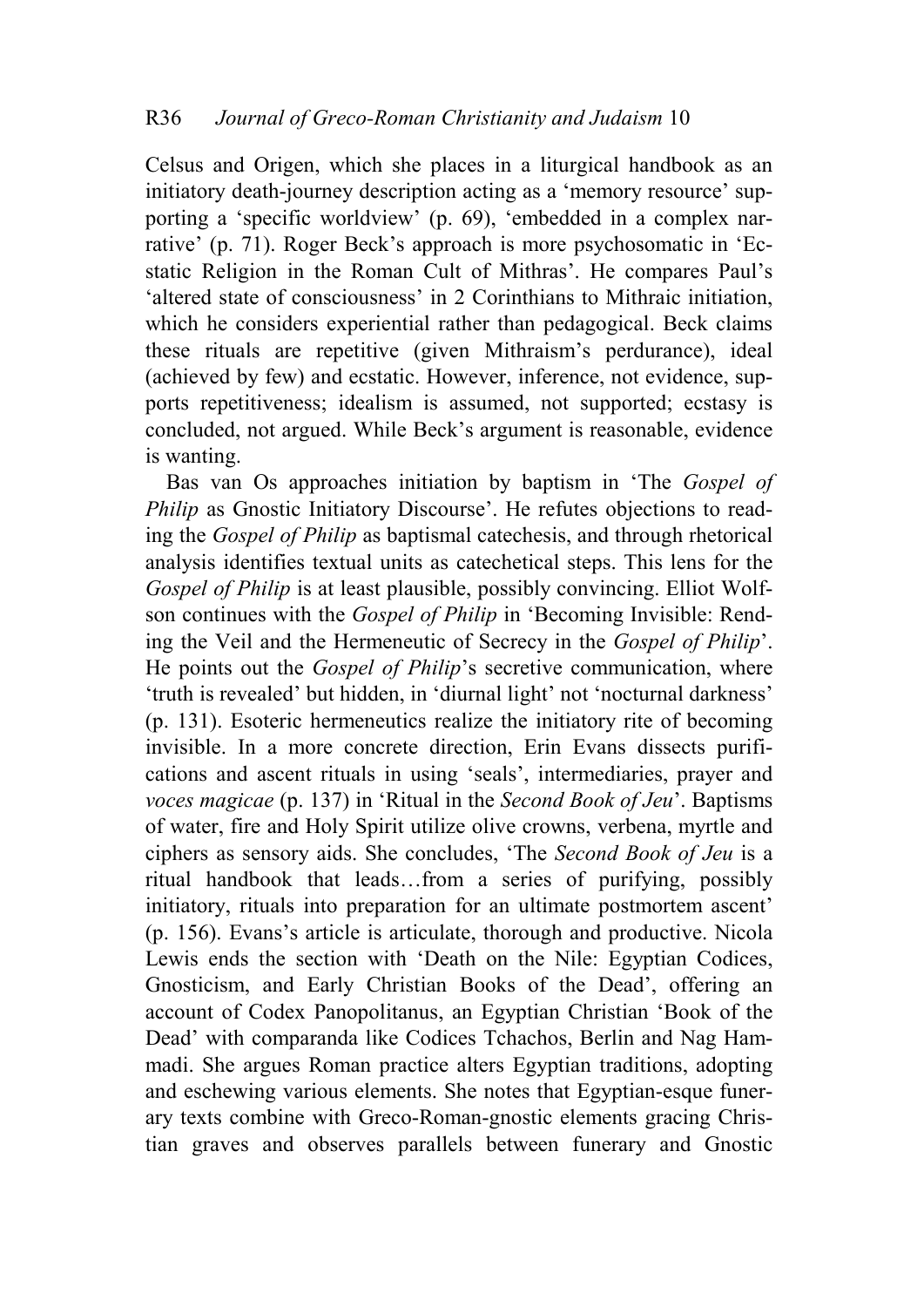ascension texts. Thus the 'Initiatory Practices' section coheres loosely, its value being in the articles' originality rather than their parallelism.

Section Two ('Recurrent Practices') begins with 'Going to Church with the Valentinians' by Einar Thomassen. He identifies ongoing rituals of Valentinian Gnosticism, including a consistent Lord's Day meeting, corporate song and perhaps preaching/teaching. Even Eucharist is Valentinian stock according to Irenaeus and the *Gospel of Philip*. Thomassen constructs a 'ritual sequence' within Valentinianism that admits considerable textual support. Another Gnostic practice was repentance, according to Madeleine Scopello's 'Practicing "Repentance" on the Path to Gnosis in *Exegesis on the Soul*'. She traces the 'Gnostic myth of the Psyche' through phases of 'prostitution, repentance, and return to Father', a paranetic trajectory. Since Scopello only claims ritual application in the conclusion, one wonders about its inclusion in this section. She also expunges important intertexts—grammaticalsyntactical errors are her major drawback.

If other chapters in this section are lucid, Edward Butler's 'Opening the Way of Writing: Semiotic Metaphysics in the Book of Thoth' is opaque; fruitful reading requires fluency in Demotic transliteration, Egyptian text-markers, mythology and language. Butler develops a 'metaphysics of semiosis' through 'textual materiality' (conceptions of cosmogonic origins of papyrus and ink), authorial intertextuality (making mortality the 'locus of ideality') and 'textual animality' (pp. 215- 16) in the *Book of Thoth*, but the chapter is a mire. Translations are wooden and argumentation lacks clarity. More accessible is Fernando Bermejo-Rubio's '"I Worship and Glorify": Manichaean Liturgy and Piety in Kellis' Prayer of the Emanations'. He examines *P. Kell. Gr. 98* (Εὐχὴ τῶν προβολῶν), a Greek Manichaean prayer set, important given the paucity of Greek Manichaean texts, the text's completeness (on wooden board) and its parallel to al-Nadim's description of Manichaean daily prayer (in *Fihrist*). These (probably daily) prayers show how ideological superstructure can support ritual. Related to this is Jason BeDuhn's study of 'The Manichaean Weekly Confessional Ritual'. He situates this against fasting in other religions and, noting the 'risk of constructing a synthetic procedure' (p. 278), tries to reconstruct confessional ritual in detail. Though this is a study of Western Manichaeanism, Eastern sources appear ubiquitously (though necessarily); BeDuhn hopes the Coptic *Psalm Book* (untranslated) will bolster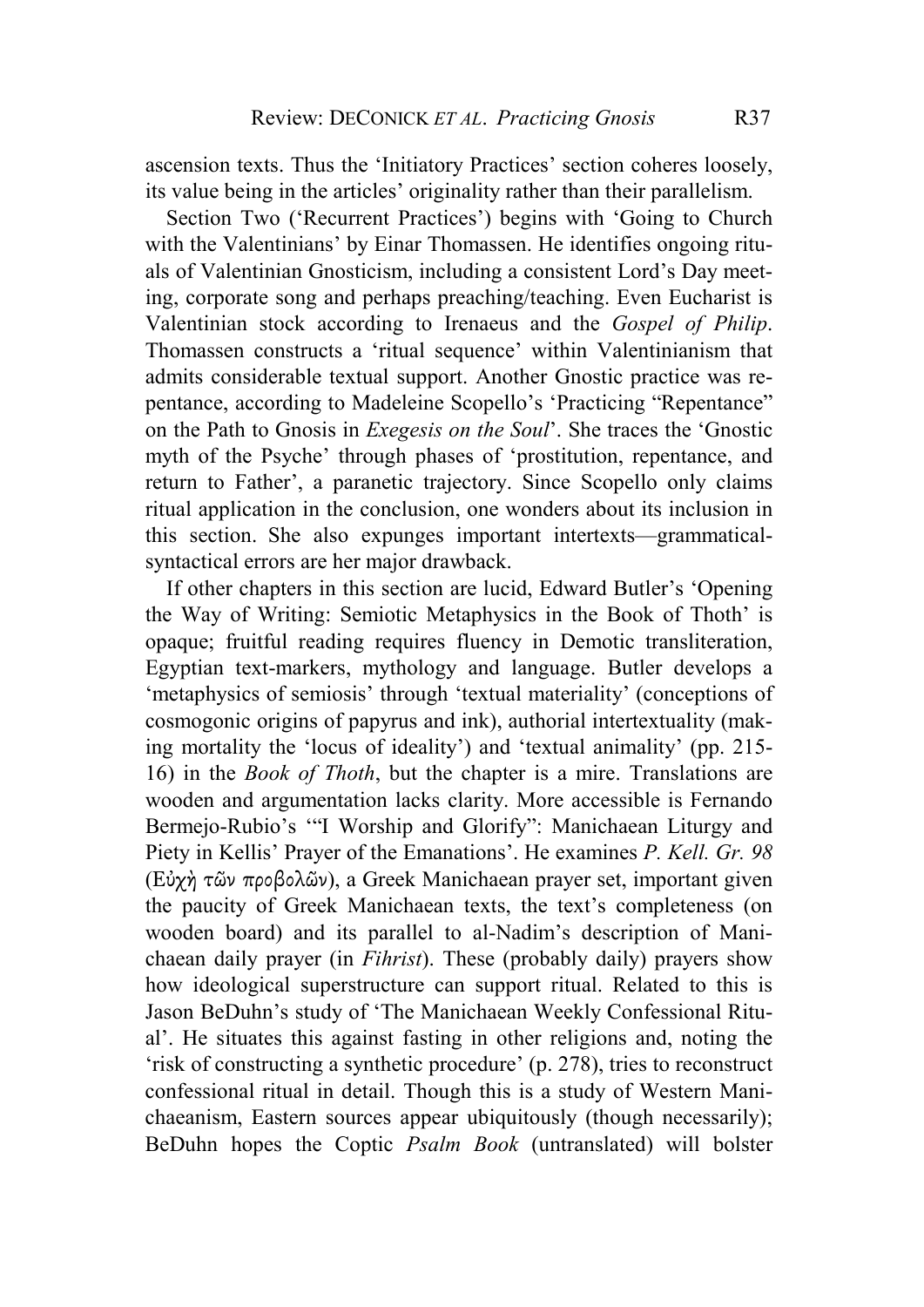Western attestations. For now, this is a usable account of Manichaean confession.

Jorunn Buckley moves from Manichaean to Mandaen ritual prayer in 'Ritual Ingenuity in the *Scroll of the Exalted King*'. *The Scroll* contains 103 novice prayers for a process of entering a hut, baptizing one's teacher, and 'activating' different 'fields' accompanied by 'prayers, formulas, gestures, [and] certain foods', resulting in control of personal multiplicity (pp. 308-10). Buckley understands this within a 'cumulative…priestly esoteric-philosophical project' (p. 310). I wonder if this should have been in the 'Initiatory Practices' section. The 'Recurrent Practices' section is a difficult project given little evidence other than inference for whether a given practice was initiatory or ongoing.

Naomi Janowitz begins Section Three, 'Therapeutic Practices', with 'Natural, Magical, Scientific or Religious? A Guide to Theories of Healing', though her 'Guide' is restricted to Pliny as she explores Pliny's basically Stoic and rhetorically anti-Grecian view of healing. He plagiarizes cures while avoiding their social position. Janowitz concludes that classifying healing theories *is* interpretation, and shows this in the Johannine Gospel's explanation of Jesus' healing blindness with spit (Jn 9.32): 'If he were not from God, He would not be able to do these things'. Grant Adamson moves from the theoretical toward particularity in 'Astrological Medicine in Gnostic Traditions'. In the *Apocryphon of John* he locates three instances of melothesial doctrine and records Celsus's, Origen's and Plotinus's disparagements of such before expositing the '*Ialdabaōth* Gem' and 'Silver Foil Amulet'. The former is an Ophite pendant or ring manipulating Ialdabaoth (Ariael), while the amulet has thirty-six 'names of the great Necessity' as protection against sorcery, potions, curse tablets, untimely death and other threats; Thomas-son-of-Maxima, its owner, may be a Christian. Adamson concludes that such amulets facilitated Ophite-Gnostic ascent and averted evil, surveying iatromathematics among other Gnostics.

A veteran voice beckons from Marvin Meyer's posthumous 'The Persistence of Ritual in the Magical Book of Mary and the Angels: *P. Heid. Inv. Kopt. 685*'. Meyer introduces *The Magical Book* and cognates, including *P. Heid. Inv. Kopt. 684*, an 'erotic spell of Cyprian of Antioch' (before he converted at the spell's failure to seduce Justina, per tradition), and *P. Heid. Inv. Kopt. 686*, 'The Praise of Michael the Archangel', which prescribes solutions to demons, violence and impotence. *P. Heid. Inv. Kopt. 685* and *686*, both palimpsests, may be from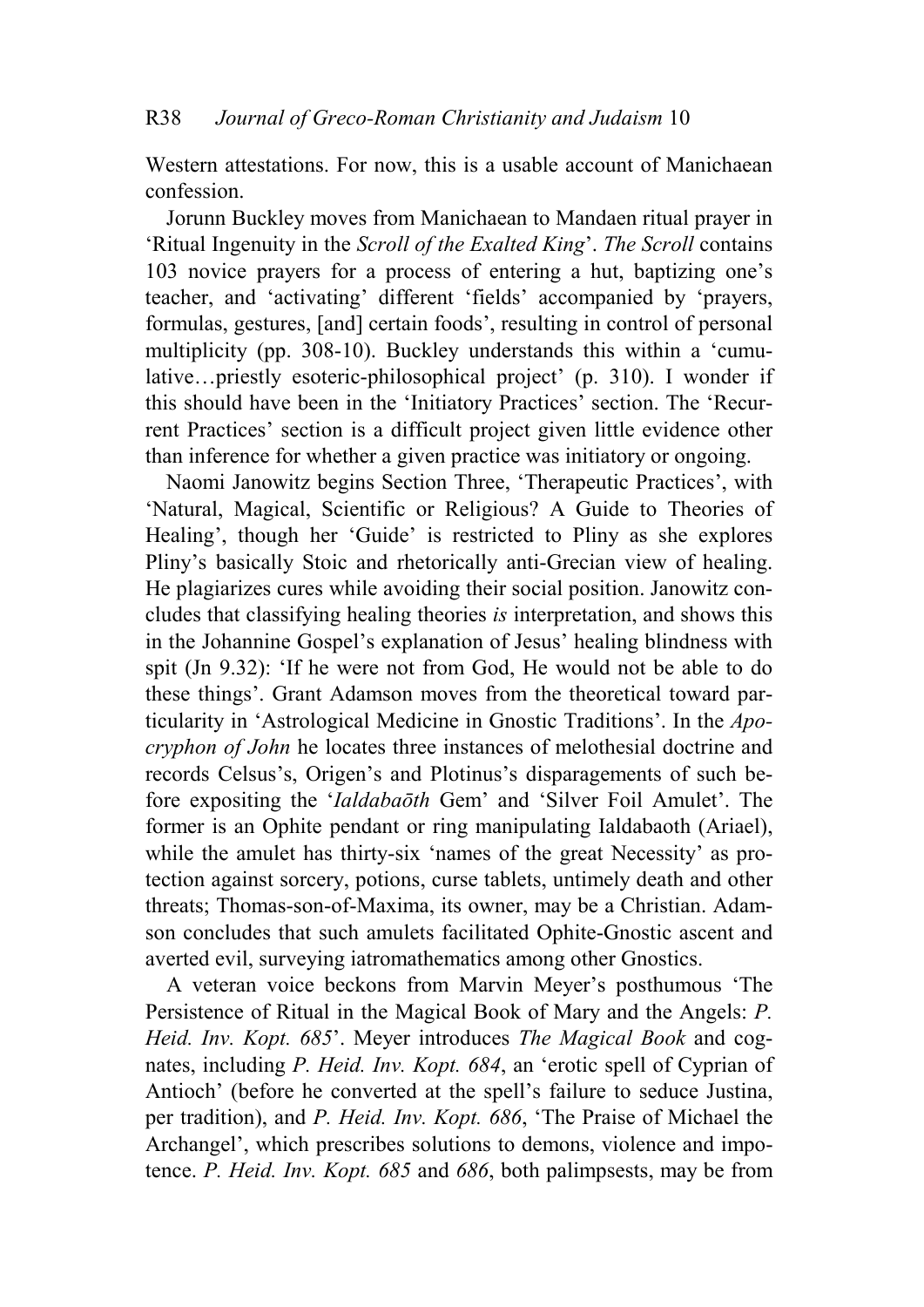one Coptic ('Heidelberg') lectionary prescribing 'Pauline' holiday readings. *The Magical Book* begins with ritual prayer and effects strength and healing through first- to third-person shifts. Meyer reads magical tone and lectionarial location as evidence of ritual 'outside the bounds of the organized church' (p. 373), while acknowledging the text's renunciation of magic and sorcery, an argument that seems ideologically driven. Meyer concludes by casting magic/ritual as two views of one entity. This could have as well fit the 'recurrent practices' section. More definitely appropriate here is Rebecca Lesses's 'Image and Word: Performative Ritual and Material Culture in the Aramaic Incantation Bowls', where she reads Aramaic incantation bowls that incapacitate demons through writings, drawings and *charakteres*. These bowls, buried in houses and used individually, 'blocked' demons by binding/encircling them. She develops the bowls' significance through speech- and image-act theory to argue that '[l]anguage is primarily…symbolic' while icons need not adhere to conventions (p. 401); but don't icons adhere to conventions? Overall, Lesses's analysis and theory are robust.

To be fair, the 'Therapeutic Practices' in Section Three could as well be recurrent or initiatory, even ecstatic (Section Four). Thus, a given article's placement in a section need not obviate its significance in other arenas. Likewise, we turn to 'Ecstatic Practices' in Section Four with John Turner's 'From Baptismal Vision to Mystical Union with the One: The Case of the Sethian Gnostics'. He recognizes two Sethian groups whose soteriologies involve (1) enlightenment from a savior through earthly *descents* and (2) self-actualized *ascent* through supramundane realms. *Zostrianos* 'bridges the gap' and displaces baptisms with 'transcendental baptisms'. Turner argues that baptisms are ecstatic 'cognitive acts' betraying perceptional shift from 'fragmentation to unity' (p. 425), using texts to demonstrate this ideological transformation. Niclas Förster's object is more obviously ecstatic in 'Marcosian Rituals for Prophecy and Apolytrosis'. Förster's Marcus embodied an intra-Christian faction with esoteric rituals, spiritual empowerment, and oddities like 'angelic counterpart[s]', sexual transcendentalization and 'hyperventilation'. Förster attributes the movement's attraction to elitism, *hic et nunc* redemption and protective Apolytroses, making the study read like social history.

James Davila's 'Ritual in the Hekhalot Literature' could as easily fit in the 'Philosophic Practices' section. *Hekhalot Rabbati*, *Ma'aseh Mer*-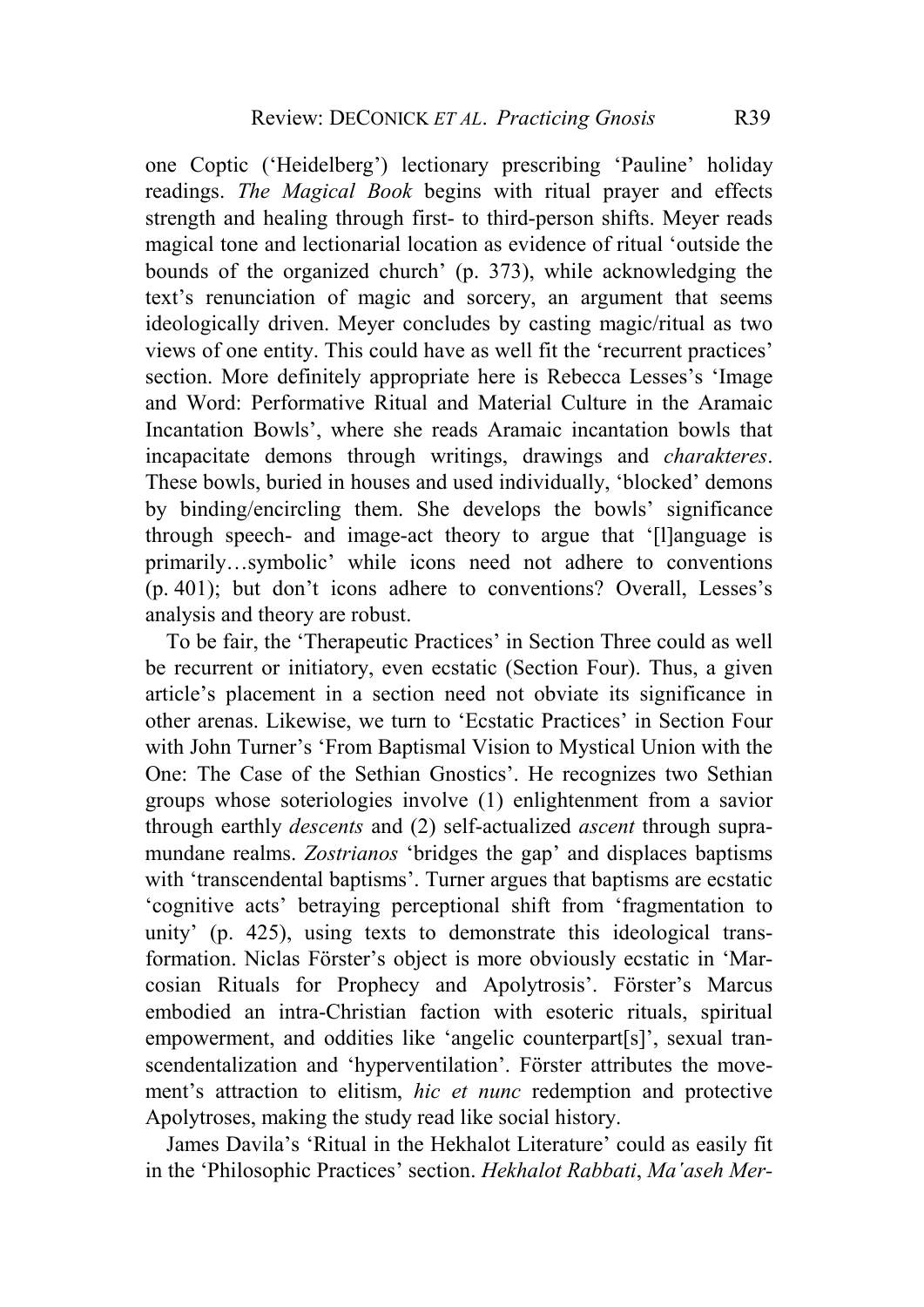## R40 *Journal of Greco-Roman Christianity and Judaism* 10

*kavah* and *Hekhalot Zutarti* attest heavenly throne-room ascent practices, involving fasting, prostration and incantation, and similar 'Sar Torah Praxes' impart supernatural Torah knowledge through immersions, fasting, prayer and isolation. Davila interprets *Shiʻur Qomah*  ('measure of the stature' [of God's body parts]), and deduces (*Merkavah Rabba*, *Sefer HaShiʻur*) a ritual-liturgical recitation context, perhaps theurgical, which may include music, *nomina barbara* and seals. Intertextuality probably supports his conclusions, and these practices involve ecstatic elements, if they are not always a defining characteristic. The enthusiasm behind the practices studied in this section gives them thematic unity, while the texts studied are quite diverse.

Section Five, 'Philosophic Practices', leads with Zeke Mazur's 'The Platonizing Sethian Gnostic Interpretation of Plato's *Sophist*'. Mazur argues Sethians used Plato's *Sophist* for metaphysics, recording 'surprisingly intellective terms' (ἐφάπτεσθαι, κατανενοηκέναι, ἐξευρηχέναι, θεωρεῖν) from *Enn*. II.9[33], corroborated in *Allogenes* 50.10-14 and *Zost*. 22–24. *Zost*. 22.1-12 convinces Mazur of influence from *Sophist* 253-254 on 'species and genera' separation. Both passages employ κοινωνεῖν and address how ἰδέα inhabits objects and forms. Mazur traces these trends through *Marsanes* and the *3 Steles of Seth*, adducing that Sethians imbibed *Sophist* ideas for its 'account of a plethora of divine realities', epistemic social bifurcation, and disparagement of image-making. Mazur establishes that διαίρεσις dialogue in the *Sophist* perdured in Sethian Gnosticism, which one can examine given the appendix. Moving from Plato to Plotinus, Michael Williams in 'Did Plotinus' "Friends" Still Go to Church? Communal Rituals and Ascent Apocalypses' answers whether Sethians replaced baptism with 'spiritual ascent' negatively, stating (1) the texts do not demonstrate this; (2) nor does Plotinus's dispute; (3) 'ascent treatises' appear in codices where water baptism seems 'operative'. Perhaps ascent rituals did not replace baptism as soteriological expectations.

Next, Kevin Corrigan ('The Meaning of "One": Plurality and Unity in Plotinus and Later Neoplatonism') refutes arguments that (1) Plotinus's mysticism is 'solitary', (2) negative theology best evaluates Plotinus's mysticism and (3) Neoplatonism is 'fatally hierarchical'. First, Plotinus's *monos* does not exclude community (*Enn*. V–VI). Secondly, Plotinian mysticism is not apophatic but 'wakes up a divine unity' that 'comprehends everything' per Iamblichus. Thirdly, Neopla